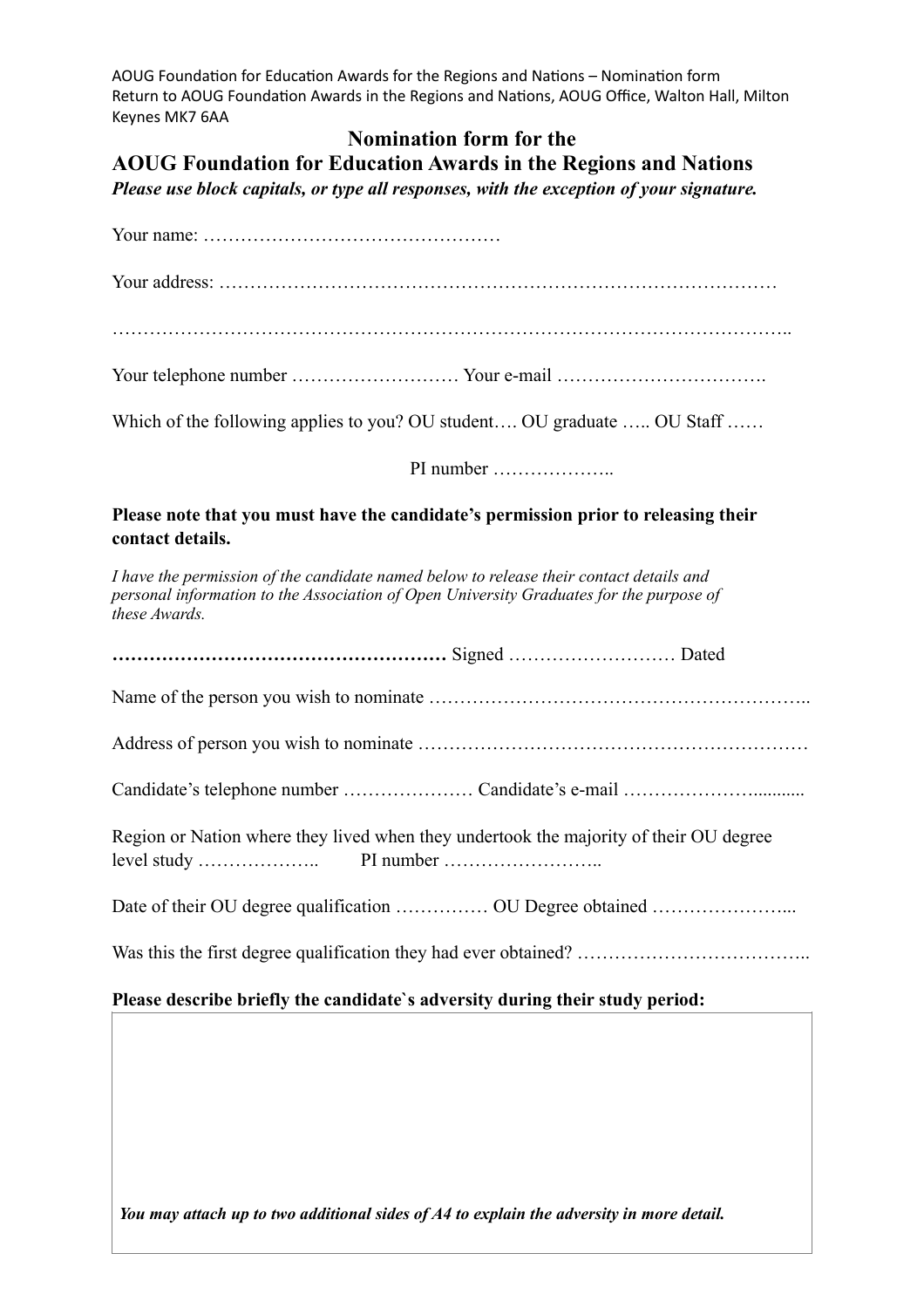Information released in this application form will be used solely for the selection of candidates for the AOUG Foundation for Education Awards and the related publicity of Award winners

AOUG Foundation for Education Awards for the Regions and Nations – Nomination form Return to AOUG Foundation Awards in the Regions and Nations, AOUG Office, Walton Hall, Milton Keynes MK7 6AA

## **Please describe briefly the candidate's dedication to their OU degree study**

*You may attach up to two additional sides of A4 to explain the dedication in more detail.*

## **Please describe briefly the candidate's plans for the future use of their OU degree**

*All necessary information should be included within the space of this box.*

Has the candidate you are nominating received any other Awards for their study? …………..

Please name the Award/s ……………………………………………………………………….

Is the candidate employed in any capacity by the OU? ………………………

**If Yes, please describe the nature of their employment**